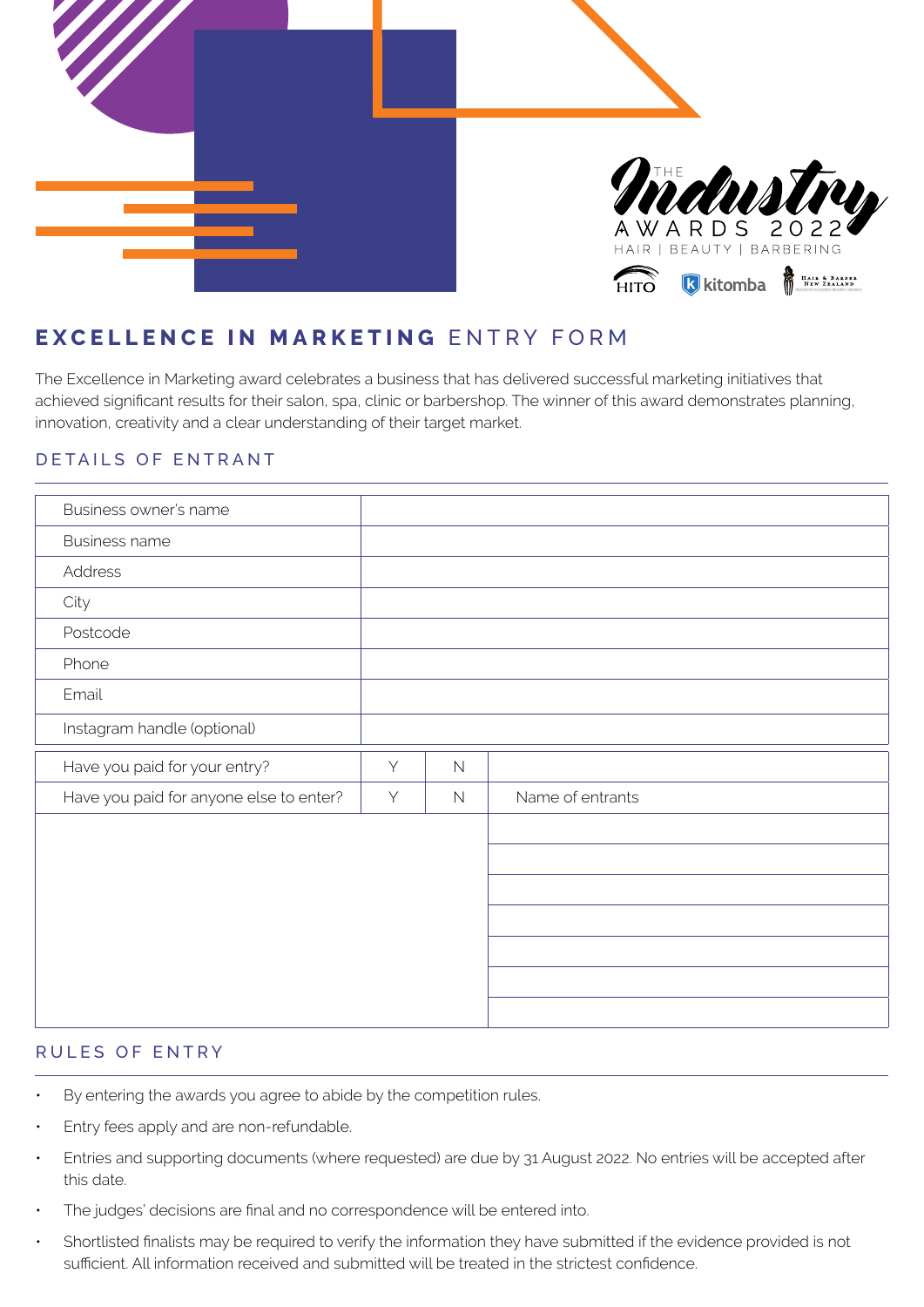This award category is open to businesses in the hair, beauty and barbering industries.

# ENTRY REQUIREMENTS

- A physical copy of your entry must be submitted. Questions can be answered on this entry form or in another printed format. For example, a printed word document, booklet or folder. Remember the presentation of your entry is scored by the judges.
- Entries must not exceed the word limit (where specified).
- Entrants in this category are asked to submit a hi-res, horizontal photo of their salon, spa, clinic or barbershop team to info@industryawards.co.nz which may be used in the presentation at The Industry Awards event.
- Please provide figures and answer the questions based on activities undertaken in the last financial year (1 April 2021 to 31 March 2022) unless otherwise stated in the question.

# JUDGING PROCESS AND CRITERIA

At all stages, judges score independently of other judges.

- Stage one of judging is carried out by Industry Awards representatives. During this stage, a shortlist of finalists is identified.
- Stage two of judging is carried out by hair, beauty or barbering industry representatives. Outlined below are the criteria used to judge this award.

| Entry demonstrates the use of effective marketing initiatives | 30%  |
|---------------------------------------------------------------|------|
| Entry includes strong results with evidence                   | 35%  |
| Entry demonstrates business acumen                            | 15%  |
| Judges' overall impression                                    | 15%  |
| Presentation                                                  | 10%  |
| Total                                                         | 100% |

## QUESTIONS

#### **1. Target market (Total word limit: up to 1 page)**

A: How would you describe your clients?

B: How do you tailor your business and what it offers to appeal to your target market? For example, pricing, promotions, branding, design, services, business personality.

### **2. Marketing initiatives (Total word limit: up to 2 pages)**

Describe your most successful marketing initiative or initiatives from the last year (1 April 2021 - 31 March 2022).

Include information on your:

- Target audience
- Overall strategy and objectives
- Marketing initiatives and activities completed
- Results and outcomes
- Costs incurred in the marketing initiatives and activities

#### **3. Other supporting information**

If you have any additional comments, examples, references, photos or information to support your entry in the Excellence in Marketing award, include them in this section.